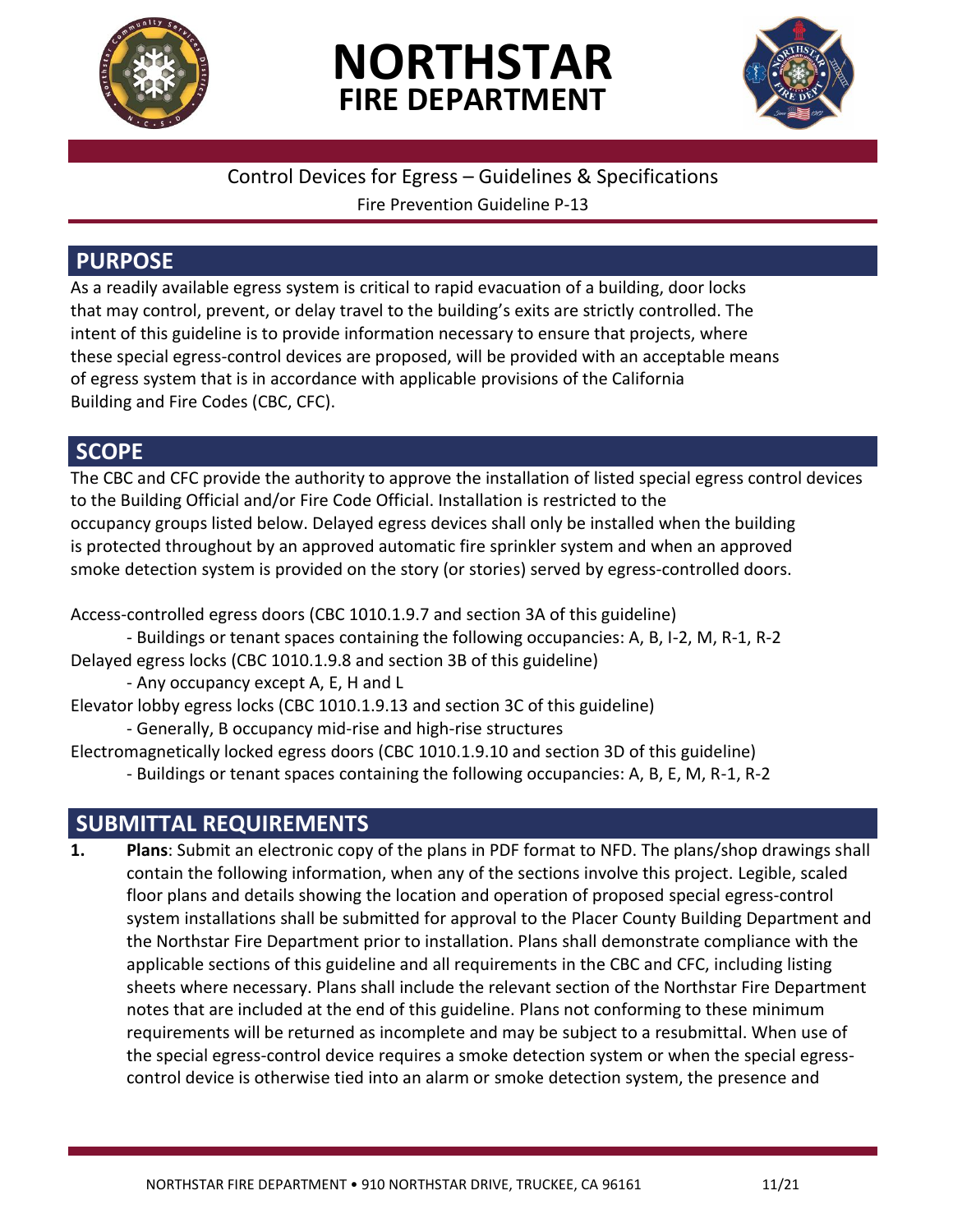operation of special egress control devices shall also be clearly noted on the alarm plans that are submitted for the project.

**2. Acceptance and Annual Certification**: An NFD inspector shall witness inspections of all new installations. A copy of the fire alarm certification test and the annual tests conducted by a state licensed fire alarm system contractor shall be provided to the NFD upon request.

#### **3. CBC/CFC Requirements**:

- 3.1 Sensor release of electrically locked egress doors shall conform to all of the following: (CBC 1010.1.9.9)
	- The sensor shall be installed on the egress side, arranged to detect an occupant approaching the doors and shall cause the electric locking system to unlock.
	- The electric locks shall be arranged to unlock by a signal from or loss of power to the sensor.
	- **Loss of power to the lock or locking system shall automatically unlock the electric locks.**
	- **The doors shall be arranged to unlock from a manual unlocking device located 40** inches to 48 inches (1016 mm to 1219 mm) vertically above the floor and within 5 feet (1524 mm) of the secured doors. Ready access shall be provided to the manual unlocking device and the device shall be clearly identified by a sign that reads "PUSH TO EXIT." When operated, the manual unlocking device shall result in direct interruption of power to the electric lock-independent of other electronics and the electric lock shall remain unlocked for not less than 30 seconds.
	- Activation of the fire sprinkler or alarm system, if provided, shall automatically unlock the doors. They shall remain unlocked until the alarm system has been reset.
	- The door locking system units shall be listed in accordance with UL294.
	- **Entrance doors in building(s) with an occupancy in groups A, B, I-2 or M shall not be** secured from the egress side during periods that the building is open to the general public.
- 3.2 Delayed egress lock installations shall conform to all of the following: (CBC 1010.1.9.8)
	- Occupants shall not be required to pass through more than one door equipped with a delayed egress lock before entering an exit.
	- The doors shall unlock upon any of the following conditions:
		- o Activation of the fire sprinkler system
		- o Activation of the smoke detection system
		- o Operation of an opening switch provided in an approved location
		- $\circ$  Loss of electrical power to any of the following: the egress-control device,
		- o The smoke detection system, emergency lighting
		- o Activation of the door latching hardware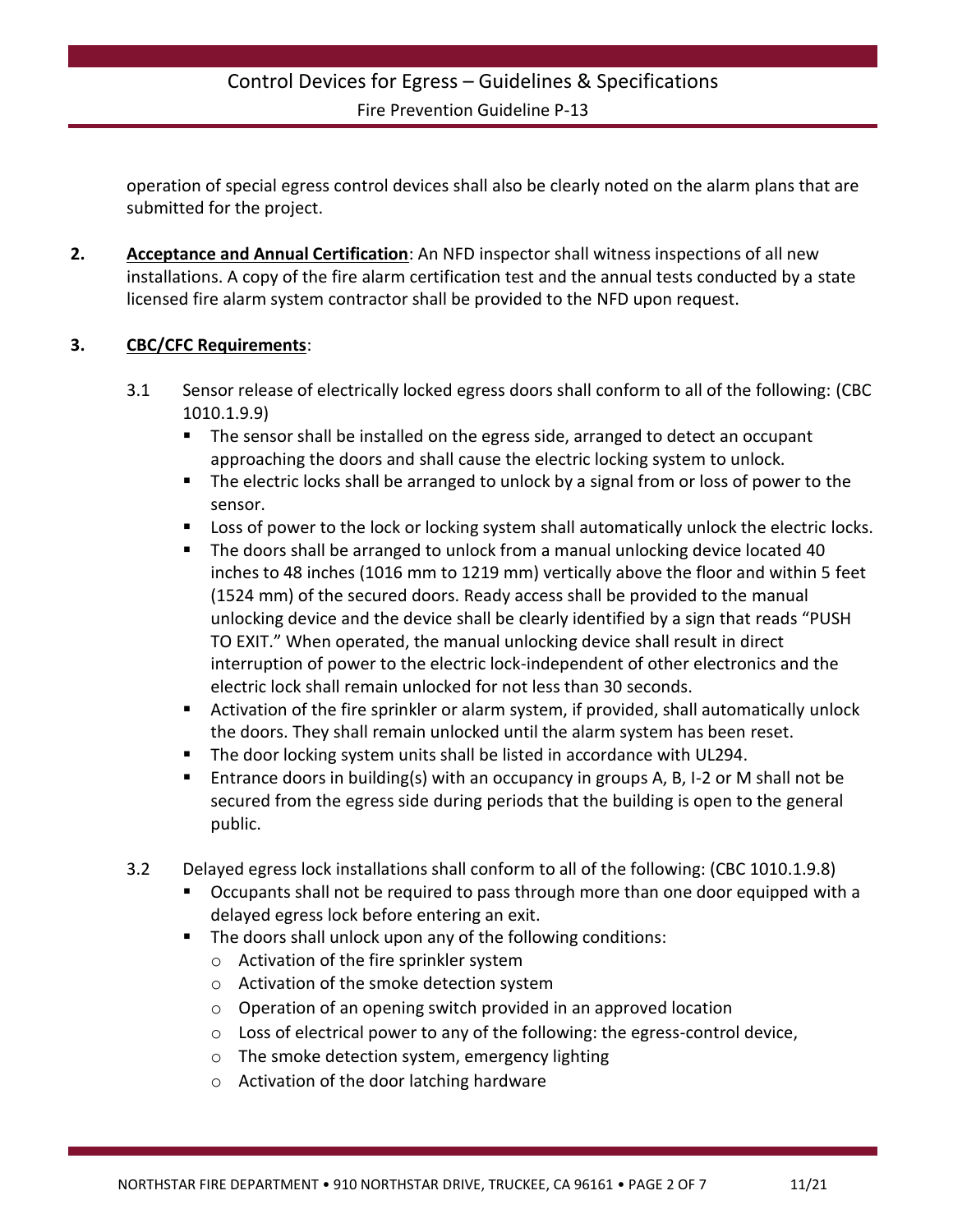- The latch shall be released within 15 seconds of applying not more than 15 pounds of force for 3 seconds. A delay of 30 seconds is permitted for facilities housing Alzheimer's or dementia clients. The time delay shall not be field adjustable.
- The unlatching shall not require more than one operation and shall be irreversible.
- $\circ$  Initiation of the unlatching sequence shall activate an audible signal in the vicinity of the door
- Emergency lighting shall be provided at the door.
- Regardless of the means of deactivation, the door shall be relocked by manual means only at the door.
- A sign shall be posted on the door within 12 inches above the release device reading "KEEP PUSHING. THIS DOOR WILL OPEN IN 15 SECONDS. ALARM WILL SOUND." If the facility houses Alzheimer's or dementia clients, the sign may read: "KEEP PUSHING. THIS DOOR WILL OPEN IN 30 SECONDS. ALARM WILL SOUND." Sign letters shall be at least 1 inch in height and shall have a stroke of not less than 1/8 inch. A tactile sign shall also be provided which complies with CBC 11.
- 3.3 Access-controlled elevator lobby egress doors shall conform to the following:
	- The installation of such devices shall be subject to approval by the fire official:
		- o Installations are limited to buildings classified as Group B occupancies
		- $\circ$  The building shall be protected throughout by an approved automatic fire sprinkler system
	- Elevator Lobby Doors the lobby door(s) shall meet the following minimum requirements: (CBC 1010.1.9.13)
		- $\circ$  A smoke detector shall be installed on the tenant side of the elevator lobby doors within 5 feet of the center of the door. Activation of the smoke detector will release all door locking hardware. If the building is equipped with a fire alarm system, the smoke detector shall be tied into the fire alarm system. If the building is fire sprinkler monitored only, then the smoke detector can be tied into the monitoring system or it can be wired to standalone (monitored systems or standalone installations shall be supervisory signal only).
		- $\circ$  A remote master switch capable of unlocking the elevator lobby doors shall be provided in the fire command center (FCC)
	- **Elevator Lobby Communication Each elevator lobby equipped with an access control** device shall be provided with the following communication capabilities:
		- $\circ$  Each elevator lobby door or set of doors serving as a means of egress for the lobby or other area shall be equipped with an Underwriter's Laboratory (UL) and California State Fire Marshal (CSFM) listed fail-safe locking mechanism.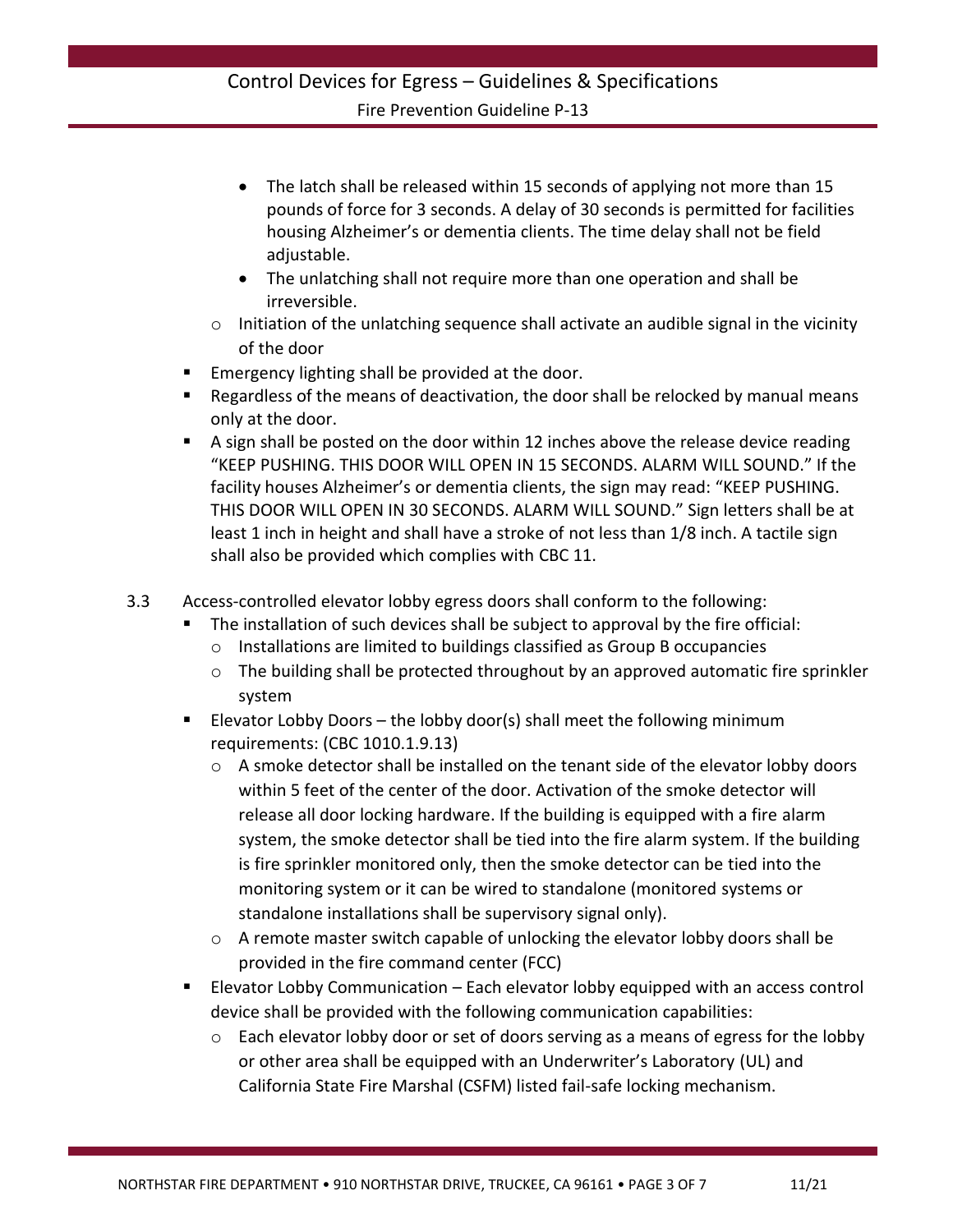- $\circ$  The lock device shall be designed to automatically release under any of the following conditions at a minimum:
	- Electrical power failure to the egress-control lock device
	- Activation of the sprinkler system or an alarm device (detector, manual pull, etc.) on the floor(s) served by the lobby
	- Activation of the emergency release button adjacent to the door.
	- Activation of one button shall simultaneously unlock all such doors where buttons are required
	- Locking device shall unlock under any of the preceding conditions, but not unlatch
	- Relocking shall be by manual means at the door
- o Emergency Button an approved momentary mushroom-shaped palm button shall be installed adjacent to each locked elevator lobby exit door. The button shall be mounted 48 inches above the floor to the centerline of the button.
- Signs NFD approved signs shall be provided:
	- $\circ$  A sign shall be provided adjacent to the elevator lobby communication system.
		- The sign shall identify the communication system and provide simple directions indicating how to operate it. Instructions shall include the verbiage: "IN THE EVENT COMMUNICATION CANNOT BE ESTABLISHED, OR IF AN EMERGENCY EXISTS, PUSH THE EMERGENCY BUTTON NEAR THE DOOR."
		- Tactile Signage where visual signs are required, tactile signage complying with CBC 11 shall also be provided
		- Letters shall be white on red background. Letters shall be at least 3/4 inch in height and have a stroke of not less than 1/8 inch
	- o A sign shall be provided adjacent to each emergency release button.
		- The sign shall state, "IN CASE OF EMERGENCY, PUSH PALM BUTTON. DOOR WILL UNLOCK AND SECURITY ALARM WILL SOUND."
		- Tactile Signage where visual signs are required, tactile signage complying with CBC 11 shall also be provided
		- Letters shall be white on red background. Letters shall be at least 3/4 inch in height and have a stroke of not less than 1/8 inch
- 3.4 Electrically locked egress doors shall conform to the following: (CBC 1010.1.9.10)
	- Hardware shall be listed for the intended use and incorporate a built-in switch.
	- **The hardware mounted on the door leaf shall have an obvious method of operation** and be capable of being operated with one hand under all lighting conditions.
	- **Dearation of hardware directly interrupts the power to the electric lock and unlocks** the door immediately.
	- Loss of power to the hardware automatically unlocks the door.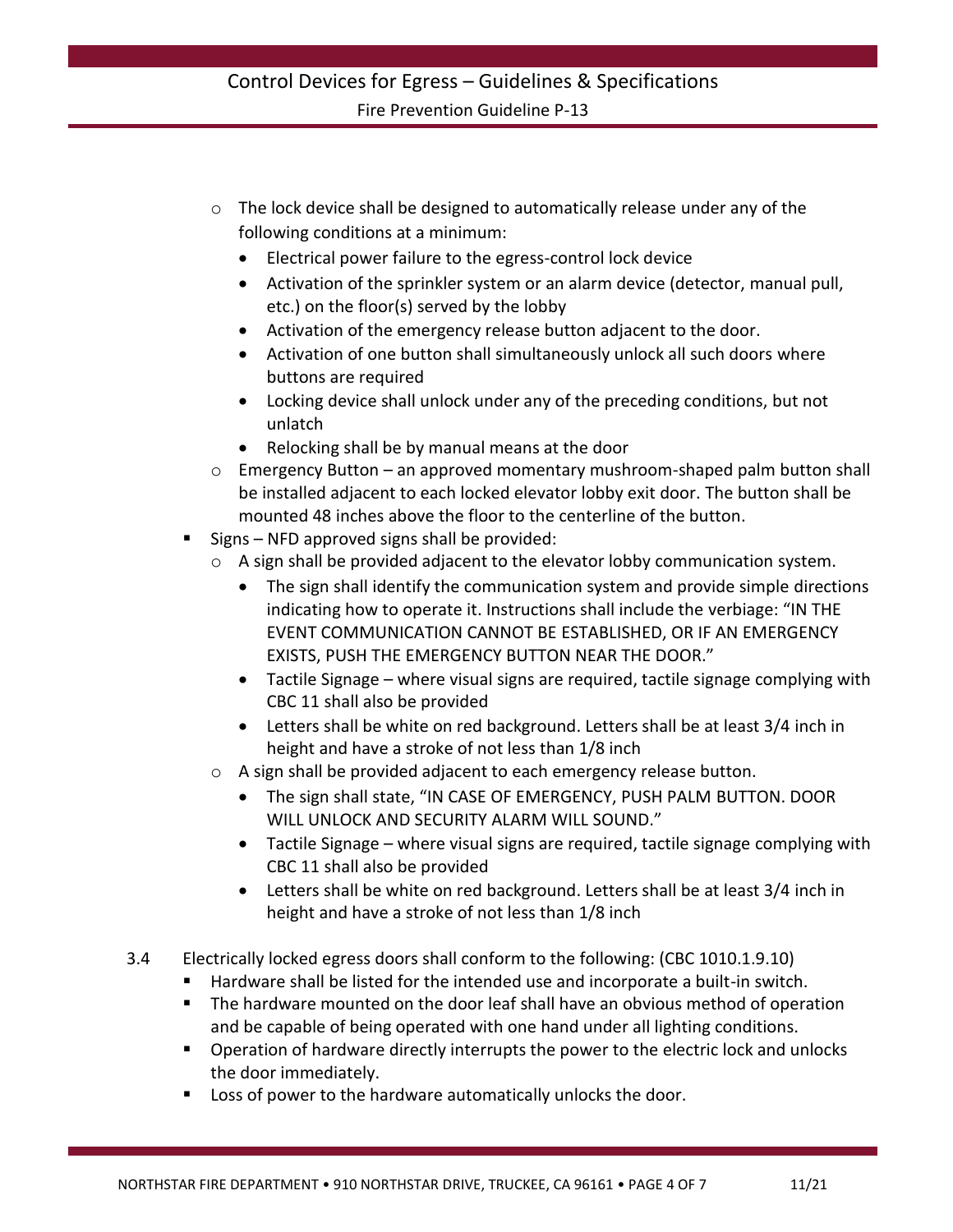- Where panic or fire exit hardware is required per CFC 1010.1.10, activation of the hardware will release the electromagnetic lock.
- The locking system units shall be listed in accordance with UL 294.
- 3.5 Interconnection to sprinkler and alarm systems Where the building or tenant space is equipped with a sprinkler or alarm system, regardless of whether the system is mandatory, it shall be interconnected to release access-controlled egress, elevator lobby and delayed egress lock devices. Electromagnetically locked doors are not required to be interconnected, but shall be openable in the direction of egress travel without the need for any special tools or knowledge regardless of the status of the sprinkler, alarm or building power systems.
- 3.6 Tactile Signage where visual signs are required, tactile signage complying with CBC 11 shall also be provided.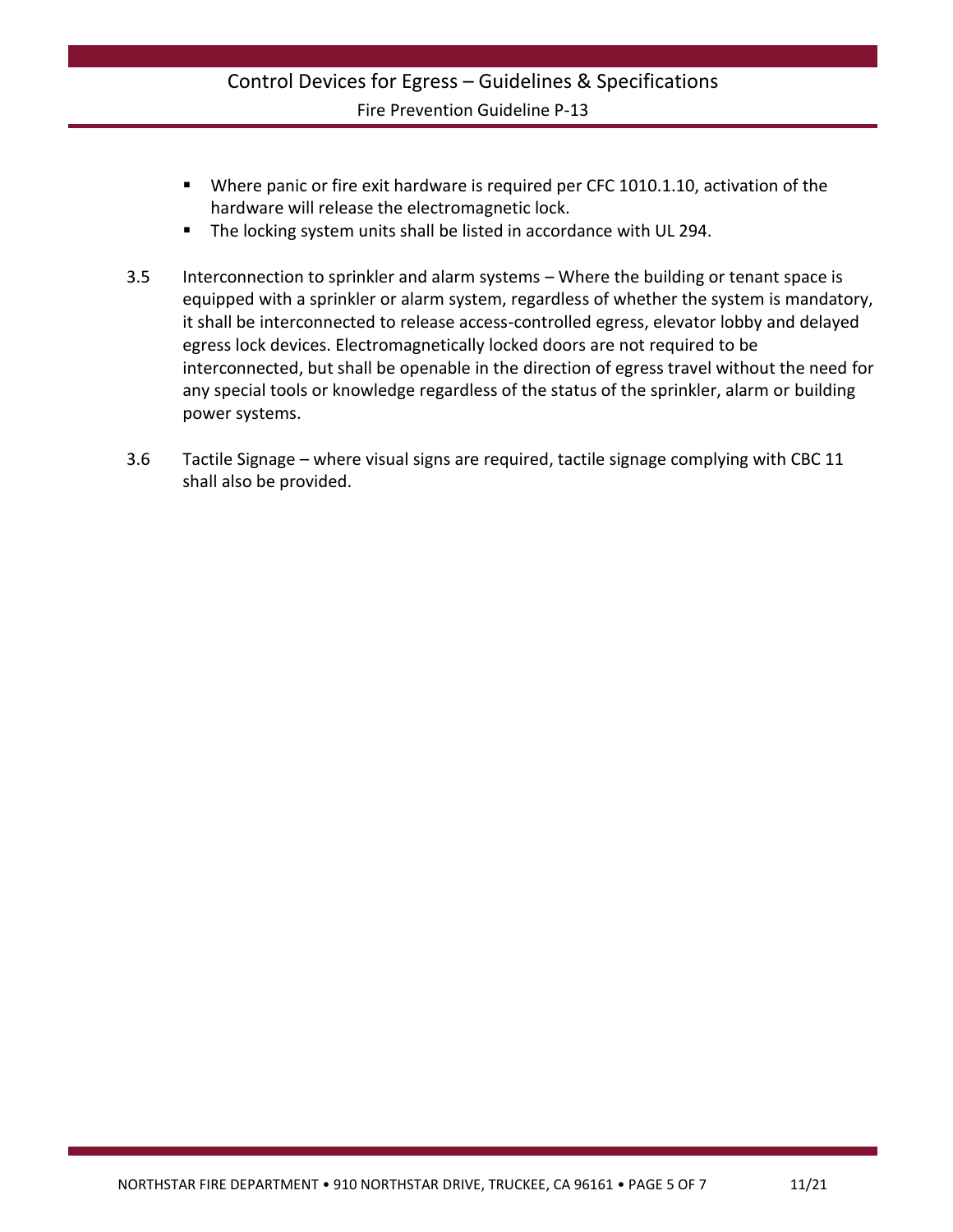## **NORTHSTAR FIRE DEPARTMENT NOTES**

**Special Egress-Control Devices**

#### **PLACE THE FOLLOWING NOTES VERBATIM (**applicable to the chosen type of special egress control device(s) used) **ON THE PLAN:**

#### **Sensor-released egress door installations:**

1. The sensor shall be installed on the egress side where it can detect an occupant approaching the doors.

2. The doors shall unlock by a signal from the door sensor.

3. Loss of power to the lock/locking system and/or sensor shall automatically unlock the doors.

4. The doors shall unlock via a manual unlocking device located 40-48 inches above the floor and within 5 feet of the doors. Operation of the manual unlocking device shall be independent of the access control system electronics. The door shall remain unlocked for at least 30 seconds.

5. The manual unlocking device shall be readily accessible and provided with a sign that reads "PUSH TO EXIT." A tactile sign shall also be provided that complies with CBC Chapter 11.

6. Activation of the fire sprinkler, detection, or alarm system, where present, shall automatically unlock the doors. They shall remain unlocked until the alarm system has been reset.

7. The locking system shall be listed in accordance with UL 294.

8. Devices installed on fire rated door assemblies shall be listed for such application.

#### **Delayed egress lock installations:**

1. The doors shall unlock upon any of the following conditions: activation of the fire sprinkler system; activation of the smoke detection system; operation of an opening switch at an approved location; loss of power to egress control device/smoke detection system/emergency lighting; activation of the door latching hardware.

2. The latch shall be released within 15 seconds of applying force for 3 seconds to the door latching hardware. A delay of 30 seconds is permitted for facilities housing Alzheimer's or dementia clients. The time delay shall not be field adjustable.

3. The unlatching shall not require more than one operation and shall be irreversible.

4. Initiation of the unlatching sequence shall activate an audible signal in the vicinity of the door.

5. Emergency lighting shall be provided at the door.

6. The door shall be relocked by manual means only at the door.

7. A sign shall be posted on the door above and within 12 inches of the release device reading "KEEP PUSHING [PULLING]. THIS DOOR WILL OPEN IN 15 [30] SECONDS. ALARM WILL SOUND." Sign letters shall be at least 1 inch in height and shall have a stroke of not less than 1/8 inch. A tactile sign shall also be provided that complies with CBC Chapter 11.

8. Egress-control devices shall be listed in accordance with UL 294.

#### **Elevator lobby egress-control devices:**

1. Elevator lobby door(s) shall be equipped with a UL and CSFM listed fail-safe locking mechanism.

2. Such devices shall be installed only in buildings protected throughout by automatic fire sprinkler system.

3. The lock device shall be designed to release under any of the following conditions: power failure to the access-control lock device; activation of fire sprinkler or alarm system; activation of the emergency release button; a remote master switch in the fire command center or other approved location if a FCC is not present. Regardless of the means of deactivation, re-locking of the lock device shall be by manual means only at the door.

4. Elevator lobby shall be provided with direct two-way communication capability between the elevator lobby and a constantly attended location with the capability to remotely unlock the door(s). A sign shall be provided adjacent to the elevator lobby communication system providing simple operating instructions. It shall also state "IN THE EVENT COMMUNICATION CANNOT BE ESTABLISHED, OR IF AN EMERGENCY EXISTS, PUSH THE EMERGENCY ALARM BUTTON."